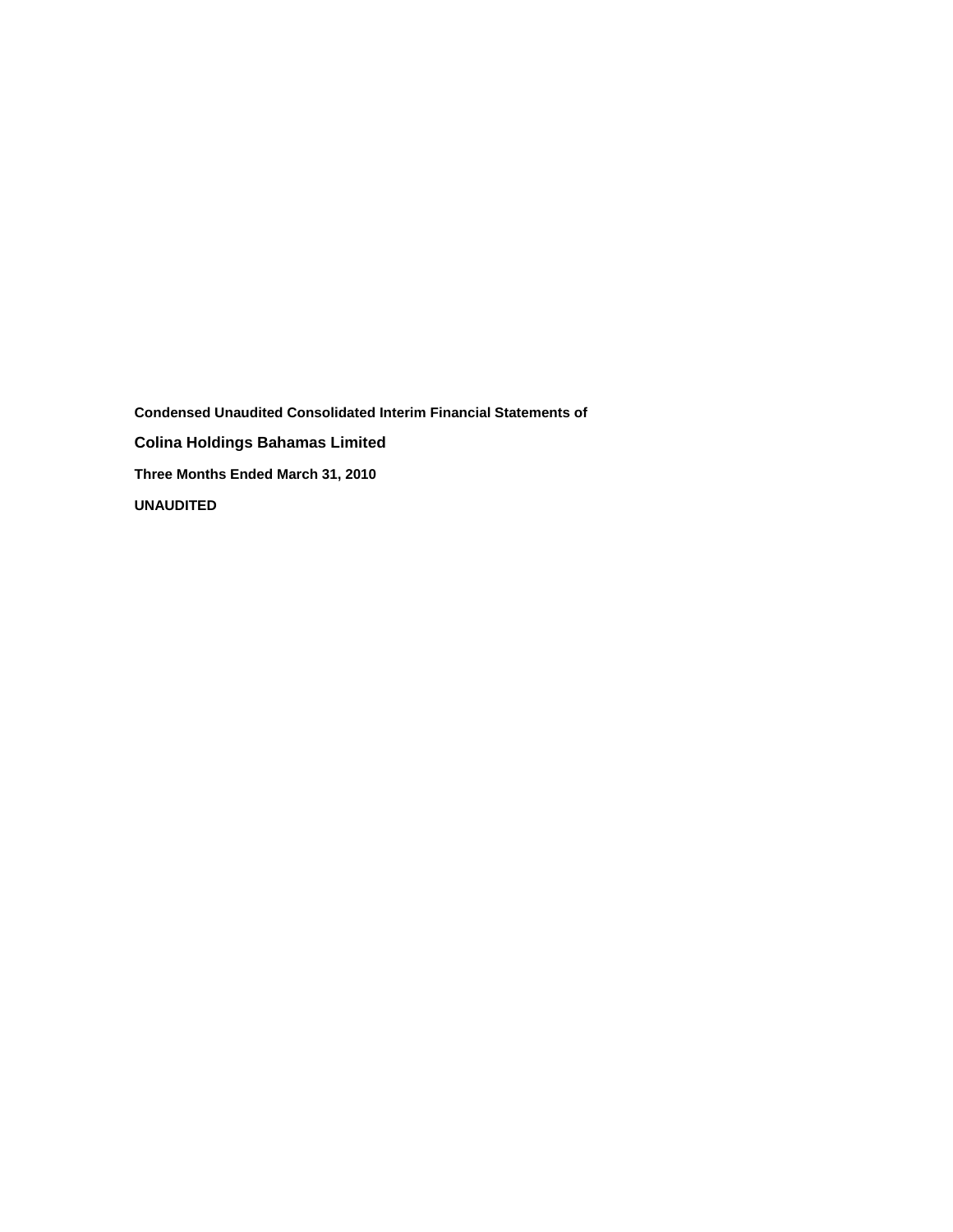### **Message from the Chairman**

Dear Shareholders,

On the heels of an impressive finish in 2009, the Company's strongest financial performance to date, Colina continues to meet many of its strategic financial and operational targets despite a struggling local economy.

The Company continues to enhance shareholder equity. Net income attributable to the Company's ordinary shareholders for the period January 1, 2010 to March 31, 2010 was \$2.2 million or \$0.09 per ordinary share, compared to net income of \$1.5 million or \$0.06 per ordinary share for the same period in the prior year. Notwithstanding, gross premium revenues during the first quarter of 2010 have decreased by 3.6% or \$1.4 million relative to the comparable period in 2009.

Returns on the investment portfolio are higher than in the prior year due to an improvement in the local equity market with net investment income for the quarter at \$8.4 million compared to \$5.3 million for the same period in 2009.

General and administrative expenses in the first quarter have shown an increase in total costs for the quarter to \$7.7 million, compared to \$6.1 million for the same period in the prior year. Encouragingly, reduced maturities and surrenders have led to a decrease in gross policyholder benefits by \$2.1 million to \$26.8 million compared to the same period in the prior year.

Our high quality investments and disciplined operational capabilities have strengthened the Company's balance sheet. Invested assets remain a significant proportion of the asset base, comprising 83.1% of total assets. Total equity stands at \$104.5 million at March 31, 2010 compared to \$103.3 million at December 31, 2009. We shall continue to strive to maximize opportunities for growth and deliver sound returns to our shareholders.

 $\rule{1em}{0.5em}$ 

Terence Hilts Chairman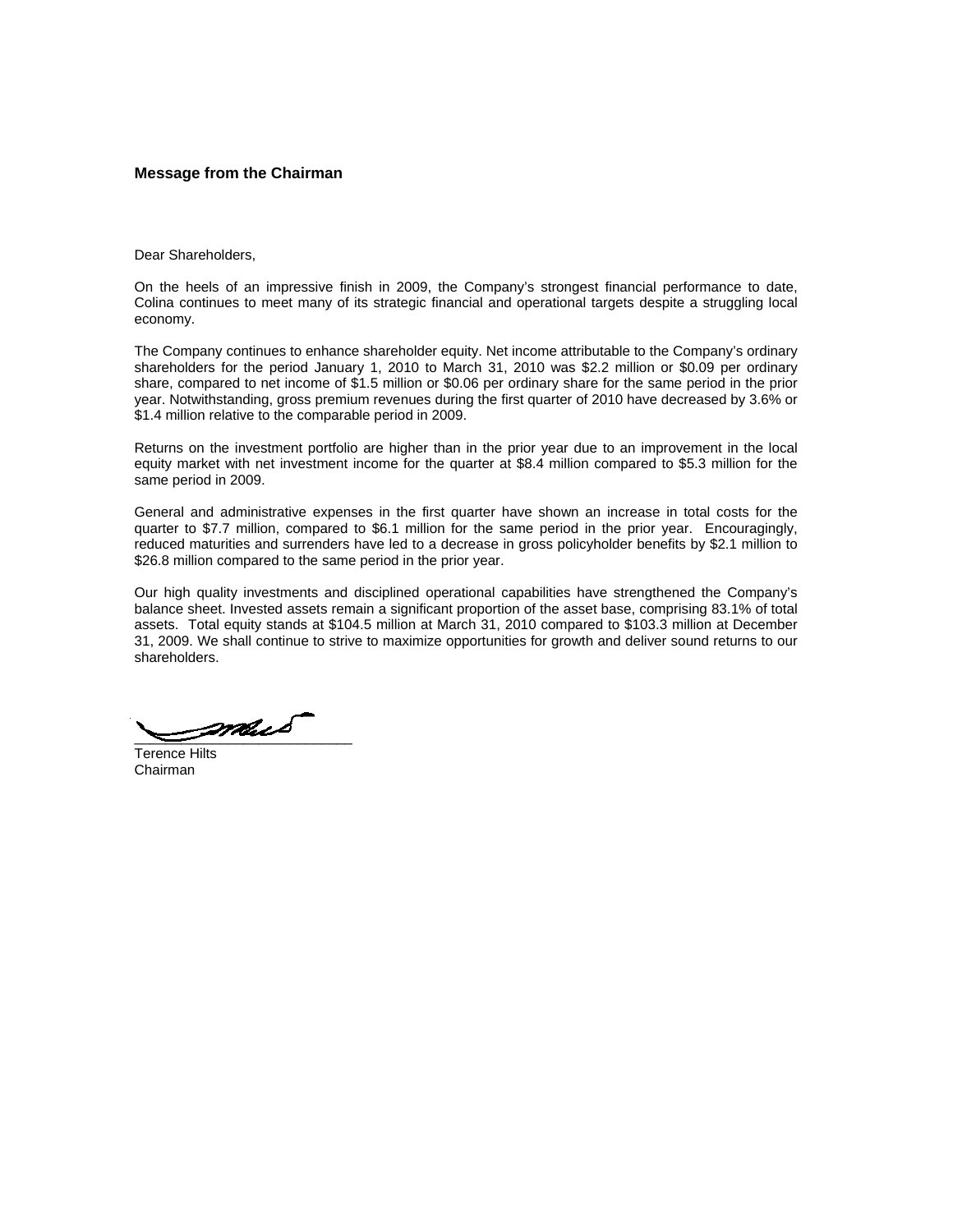# **COLINA HOLDINGS BAHAMAS LIMITED Unaudited Consolidated Interim Balance Sheet**

#### As at March 31, 2010 with comparative figures as at December 31, 2009 (Expressed in Bahamian dollars)

|                                                      | March 31,<br>2010 | December 31,<br>2009 |              |  |
|------------------------------------------------------|-------------------|----------------------|--------------|--|
| <b>ASSETS</b>                                        |                   |                      |              |  |
| Term deposits                                        | \$<br>18,359,286  | \$                   | 12, 147, 223 |  |
| Investment securities                                | 191,070,860       |                      | 188,514,129  |  |
| Mortgages and commercial loans                       | 75,902,484        |                      | 76,859,904   |  |
| Policy loans                                         | 71,588,887        |                      | 71,742,995   |  |
| Investment properties                                | 52,726,442        |                      | 52,726,442   |  |
| Investment in associates                             | 10,903,814        |                      | 11,312,539   |  |
| Total invested assets                                | 420,551,773       |                      | 413,303,232  |  |
| Cash and demand balances                             | 11,653,516        |                      | 12,821,425   |  |
| Receivables and other assets                         | 41,679,666        |                      | 40,169,949   |  |
| Property and equipment                               | 20,729,986        |                      | 20,937,852   |  |
| Goodwill                                             | 11,034,383        |                      | 11,034,383   |  |
| Other intangible assets                              | 206,345           |                      | 266,885      |  |
| <b>Total assets</b>                                  | \$<br>505,855,669 | \$                   | 498,533,726  |  |
| <b>LIABILITIES</b>                                   |                   |                      |              |  |
| Provision for future policy benefits                 | \$<br>307,995,305 | \$                   | 304,728,304  |  |
| Policy dividends on deposit                          | 32,442,228        |                      | 32,328,725   |  |
|                                                      |                   |                      |              |  |
| Total policy liabilities                             | 340, 437, 533     |                      | 337,057,029  |  |
| <b>Bank</b> loan                                     |                   |                      | 2,903,756    |  |
| Third party pension liabilities<br>Other liabilities | 25,408,033        |                      | 24,515,926   |  |
|                                                      | 35,529,744        |                      | 30,794,107   |  |
| <b>Total liabilities</b>                             | 401,375,310       |                      | 395,270,818  |  |
| <b>EQUITY</b>                                        |                   |                      |              |  |
| Ordinary shares                                      | 24,729,613        |                      | 24,729,613   |  |
| Treasury shares                                      | (81,615)          |                      | (81,615)     |  |
| Share premium                                        | 5,960,299         |                      | 5,960,299    |  |
| Revaluation reserve                                  | 5,547,537         |                      | 5,567,530    |  |
| Retained earnings                                    | 36,266,522        |                      | 34, 105, 176 |  |
| Total ordinary shareholders' equity                  | 72,422,356        |                      | 70,281,003   |  |
| Preference shares                                    | 21,130,000        |                      | 20,000,000   |  |
| Total shareholders' equity                           | 93,552,356        |                      | 90,281,003   |  |
| Non-controlling interest                             | 10,928,003        |                      | 12,981,905   |  |
| Total equity                                         | 104,480,359       |                      | 103,262,908  |  |
| <b>Total liabilities and equity</b>                  | \$<br>505,855,669 | \$                   | 498,533,726  |  |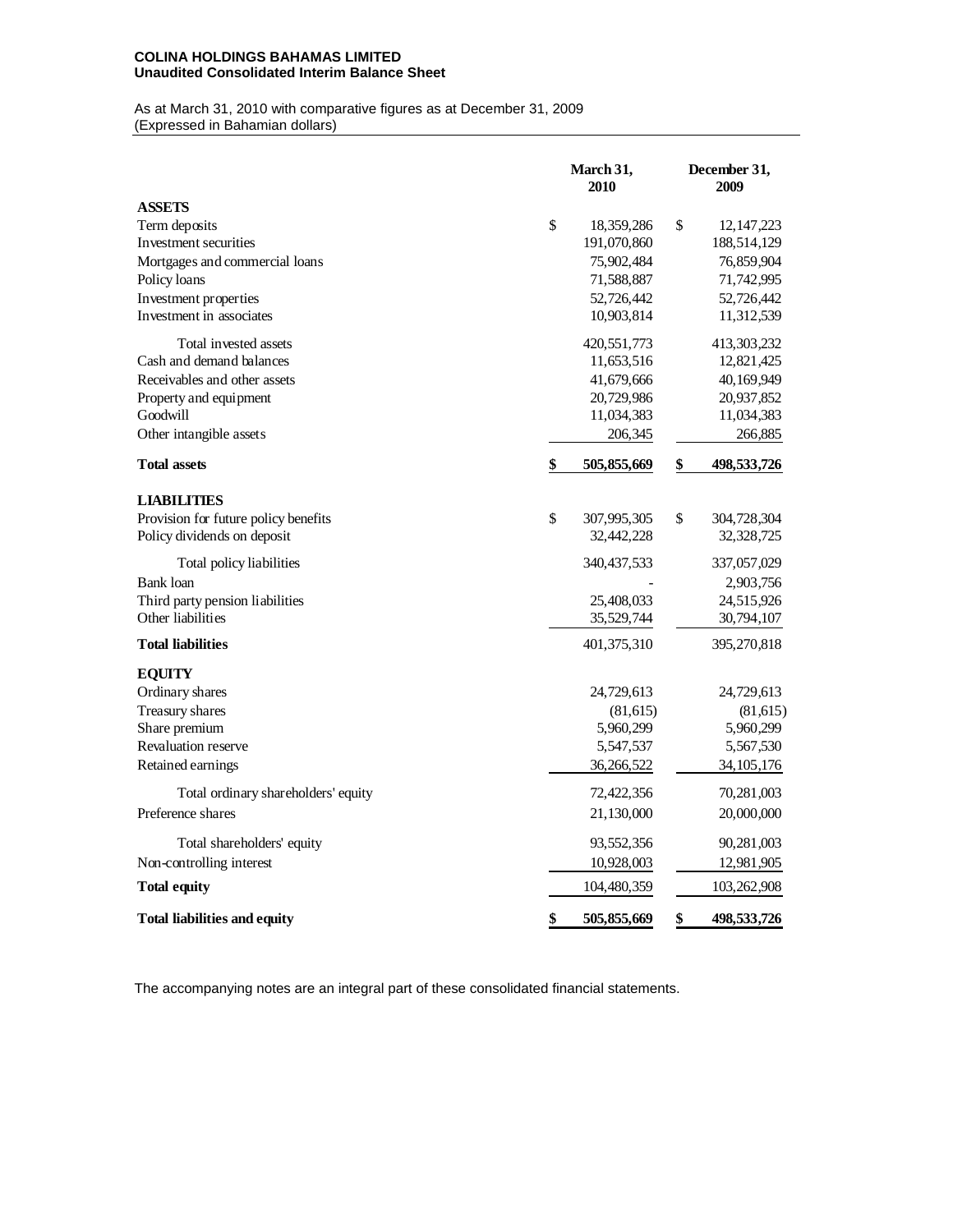#### **COLINA HOLDINGS BAHAMAS LIMITED Unaudited Consolidated Interim Income Statement**

For the three months ended March 31, 2010

with comparative figures for the three months ended March 31, 2009

(Expressed in Bahamian dollars)

|                                                 | 3 Months Ended<br><b>March 31, 2010</b> |            | 3 Months Ended<br><b>March 31, 2009</b> |              |  |  |
|-------------------------------------------------|-----------------------------------------|------------|-----------------------------------------|--------------|--|--|
| <b>Revenues:</b>                                |                                         |            |                                         |              |  |  |
| Premium revenue                                 | \$                                      | 36,411,984 | \$                                      | 37,783,629   |  |  |
| Less: Reinsurance premiums                      |                                         | 2,877,933  |                                         | 4,142,066    |  |  |
| Net premium revenue                             |                                         | 33,534,051 |                                         | 33,641,563   |  |  |
| Net investment income                           |                                         | 8,419,198  |                                         | 5,300,576    |  |  |
| Other income                                    |                                         | 1,128,190  |                                         | 1,294,915    |  |  |
| <b>Total revenues</b>                           |                                         | 43,081,439 |                                         | 40,237,054   |  |  |
| Benefits and expenses:                          |                                         |            |                                         |              |  |  |
| Policyholders' benefits                         |                                         | 26,759,530 |                                         | 28,871,104   |  |  |
| Less: Reinsurance recoveries                    |                                         | 1,928,794  |                                         | 1,714,728    |  |  |
| Net policyholders' benefits                     |                                         | 24,830,736 |                                         | 27,156,376   |  |  |
| Changes in provision for future policy benefits |                                         | 3,267,001  |                                         | 518,014      |  |  |
| General and administrative expenses             |                                         | 7,678,634  |                                         | 6,070,909    |  |  |
| Commissions                                     |                                         | 3,130,195  |                                         | 3,201,251    |  |  |
| Premium and other tax expense                   |                                         | 869,981    |                                         | 1,004,793    |  |  |
| Finance costs                                   |                                         | 50,117     |                                         | 18,507       |  |  |
| Other expenses                                  |                                         | 493,444    |                                         | 314,517      |  |  |
| Total benefits and expenses                     |                                         | 40,320,108 |                                         | 38, 284, 367 |  |  |
| Net income for the period:                      | \$                                      | 2,761,331  | \$                                      | 1,952,687    |  |  |
| Net income attributable to:                     |                                         |            |                                         |              |  |  |
| Equity shareholders of the Company              | \$                                      | 2,524,529  | \$                                      | 1,886,895    |  |  |
| Non-controlling interest                        |                                         | 236,802    |                                         | 65,792       |  |  |
| Net income for the period                       | \$                                      | 2,761,331  | \$                                      | 1,952,687    |  |  |
| Basic earnings per ordinary share (Note 4)      | \$                                      | 0.09       | \$                                      | 0.06         |  |  |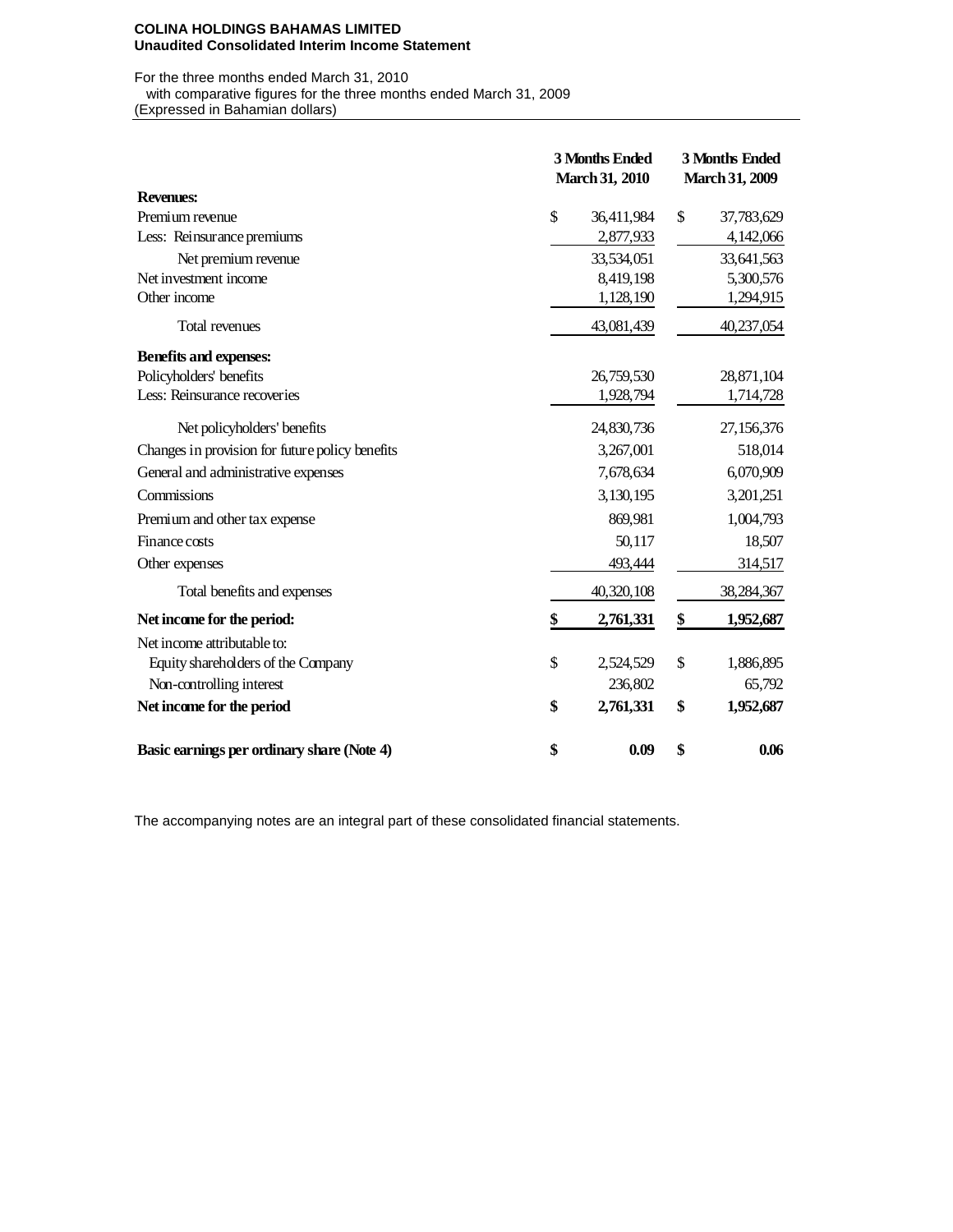## **COLINA HOLDINGS BAHAMAS LIMITED Unaudited Consolidated Interim Statement of Comprehensive Income**

For the three months ended March 31, 2010

with comparative figures for the three months ended March 31, 2009

(Expressed in Bahamian dollars)

|                                               |    | 2009      |    |             |  |
|-----------------------------------------------|----|-----------|----|-------------|--|
| Net income for the year                       | \$ | 2,761,331 | \$ | 1,952,687   |  |
| Other comprehensive income:                   |    |           |    |             |  |
| Change in available-for-sale financial assets |    | (19,993)  |    | (1,018,183) |  |
| Other comprehensive (expense) for the year    |    | (19,993)  |    | (1,018,183) |  |
| Total comprehensive income for the year       |    | 2,741,338 | \$ | 934,504     |  |
| Attributable to:                              |    |           |    |             |  |
| Equity shareholders of the Company            |    | 2,500,754 |    | 865,068     |  |
| Non-controlling interests                     |    | 240.584   |    | 69,436      |  |
| Total comprehensive income for the year       | \$ | 2,741,338 | \$ | 934.504     |  |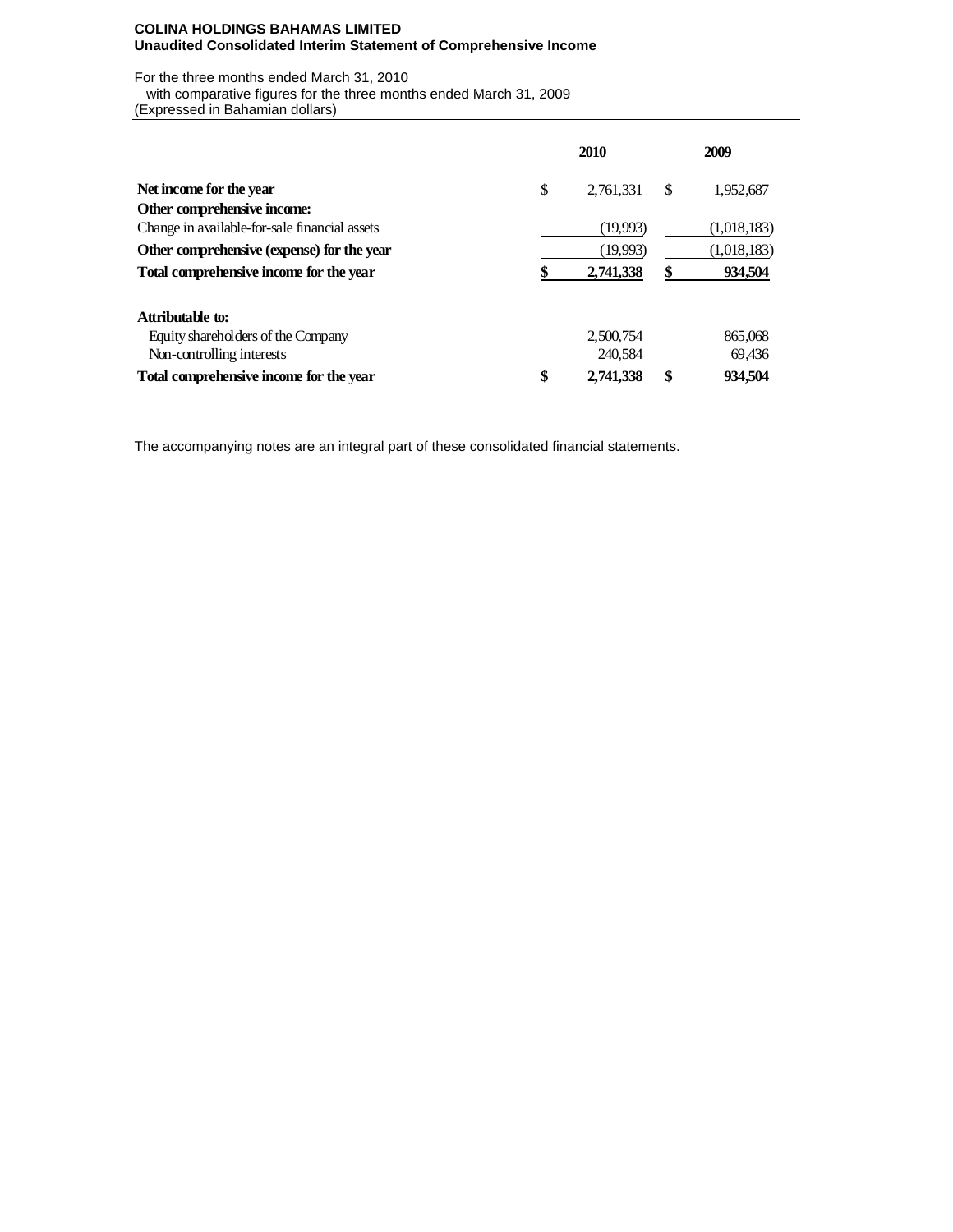## **COLINA HOLDINGS BAHAMAS LIMITED Unaudited Consolidated Statement of Changes in Equity**

For the three months ended March 31, 2010

with comparative figures for the three months ended March 31, 2009

(Expressed in Bahamian dollars)

|                                                                 |    | <b>Ordinary</b>                |                                  |                         |             |                                     | <b>Preference</b>              |                                   |                                    |                              |
|-----------------------------------------------------------------|----|--------------------------------|----------------------------------|-------------------------|-------------|-------------------------------------|--------------------------------|-----------------------------------|------------------------------------|------------------------------|
|                                                                 |    | <b>Stare</b><br><b>Capital</b> | <b>Treasury</b><br><b>Shares</b> | <b>Share</b><br>Premium |             | <b>Revaluation</b><br><b>Reerve</b> | <b>Share</b><br><b>Capital</b> | <b>Retained</b><br><b>Earings</b> | <b>November</b><br><b>Interest</b> | <b>Total</b><br><b>Eqity</b> |
| Balance, January 1, 2009                                        | S  | 24,729,613 \$                  | $(81,615)$ \$                    |                         | 5960299 \$  | 7,462,729<br>-S                     | $200000$ \$                    | 24274927 \$                       | 8,265,830 \$                       | 90,611,783                   |
| Netlosomenexuenent of<br>available-for-sale securities          |    |                                |                                  |                         |             |                                     |                                |                                   |                                    |                              |
| tofair value                                                    |    |                                |                                  |                         |             | (1,018,183)                         |                                |                                   |                                    | (1,018,183)                  |
| Nati fair value los transferred to<br>incorrect of incorrect of |    |                                |                                  |                         |             |                                     |                                |                                   |                                    |                              |
| available for-sale securities                                   |    |                                |                                  |                         |             | (27,229)                            |                                |                                   |                                    | (27,229)                     |
| Changes in mo-controlling interests                             |    |                                |                                  |                         |             |                                     |                                |                                   | 245,615                            | 245,615                      |
| Net incorre for the period                                      |    |                                |                                  |                         |             |                                     |                                | 1,886,895                         | 65,792                             | 1,952,687                    |
| <b>Preferences</b> bare dividents                               |    |                                |                                  |                         |             |                                     |                                | (362,50)                          |                                    | (362,500)                    |
| Balance, March 31, 2009                                         |    | 24,729,613 \$                  | (81,615)<br>\$                   |                         | 5960,299 \$ | 6417,317<br>$\boldsymbol{\$}$       | 20,000,000 \$                  | 25799,322 \$                      | 8,577,237 \$                       | 91,402,173                   |
| Balance, January 1, 2010                                        | \$ | 24729.613 \$                   | $(81,615)$ \$                    |                         | 5960299 \$  | 5,567,530 \$                        | $2000000$ \$                   | 34105.176 \$                      | 12,981,905 \$                      | 103262,908                   |
| Net loss on remeasurement of<br>available for-sale securities   |    |                                |                                  |                         |             |                                     |                                |                                   |                                    |                              |
| tofair value                                                    |    |                                |                                  |                         |             | (19,993)                            |                                |                                   |                                    | (19,993)                     |
| Net fair value loss transferred to<br>incorrectional of         |    |                                |                                  |                         |             |                                     |                                |                                   |                                    |                              |
| available for-sale securities                                   |    |                                |                                  |                         |             |                                     |                                |                                   |                                    |                              |
| Changes in movement dling interests                             |    |                                |                                  |                         |             |                                     |                                |                                   | (2,175,354)                        | (2,175,354)                  |
| Net incorre for the period                                      |    |                                |                                  |                         |             |                                     |                                | 2524529                           | 236802                             | 2,761,331                    |
| Sale of preference shares                                       |    |                                |                                  |                         |             | $\qquad \qquad \blacksquare$        | 1,130,000                      |                                   |                                    | 1,13000                      |
| Distributions by subsidiaries                                   |    |                                |                                  |                         |             |                                     |                                |                                   | (115,350)                          | (115,350)                    |
| <b>Preference sharedividents</b>                                |    |                                |                                  |                         |             |                                     |                                | (363,183)                         |                                    | (36,183)                     |
| <b>Balance March 31, 2010</b>                                   | \$ | 24729,613 \$                   | $(81,615)$ \$                    |                         | 5960,299 \$ | 5,547,537<br>\$                     | 21,130,000<br>-S               | 36266522 \$                       | 10,928,003 \$                      | 104480,359                   |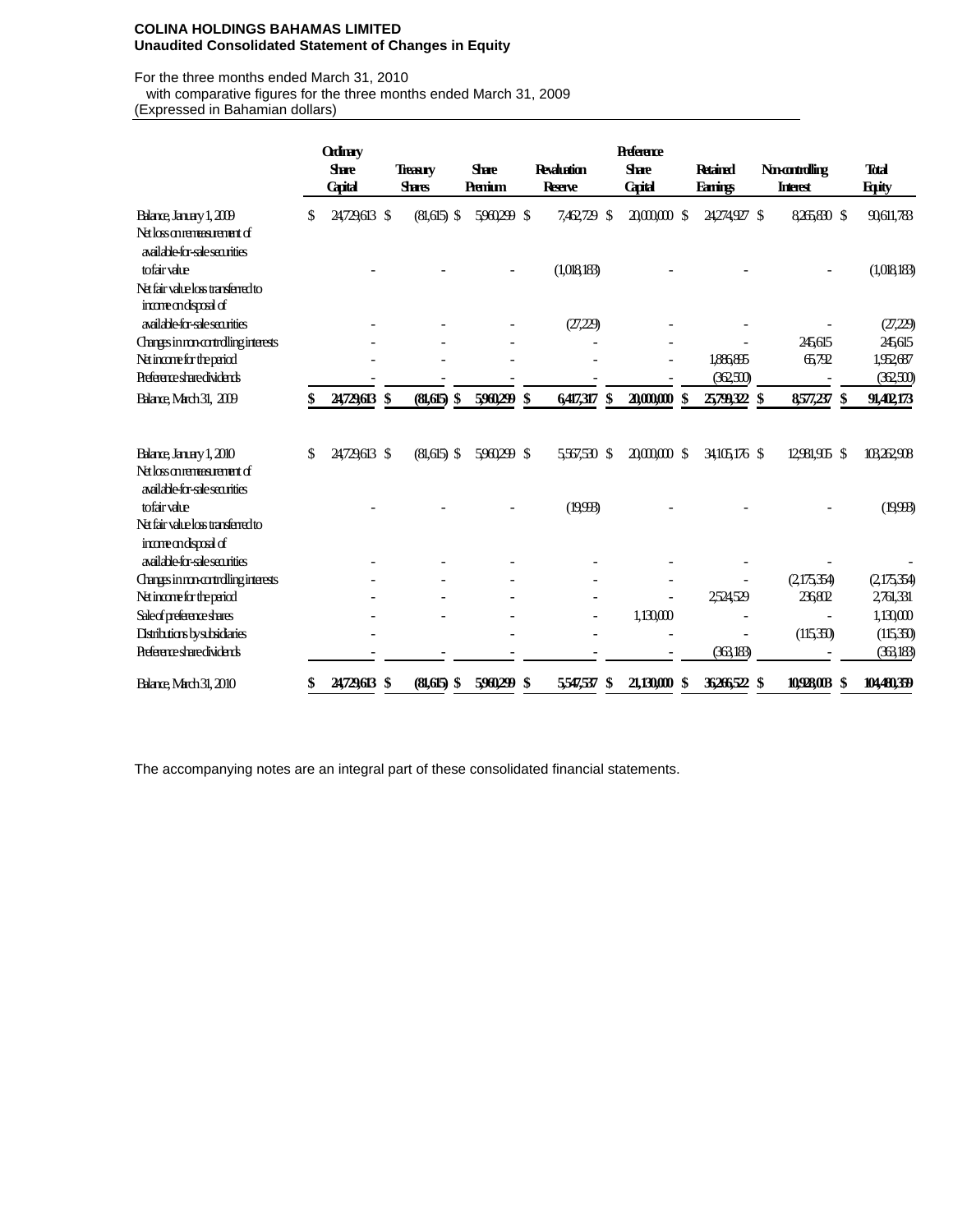#### **COLINA HOLDINGS BAHAMAS LIMITED Unaudited Consolidated Statement of Cash Flows**

For the three months ended March 31, 2010

with comparative figures for the three months ended March 31, 2009

(Expressed in Bahamian dollars)

|                                                        | <b>3 Months Ended</b><br><b>March 31, 2010</b> |             | <b>3 Months Ended</b><br><b>March 31, 2009</b> |               |  |
|--------------------------------------------------------|------------------------------------------------|-------------|------------------------------------------------|---------------|--|
| Cash flows from operating activities:                  |                                                |             |                                                |               |  |
| Net income                                             | \$                                             | 2,761,331   | \$                                             | 1,952,687     |  |
| Adjustments to reconcile net income to net cash        |                                                |             |                                                |               |  |
| used in operating activities:                          |                                                |             |                                                |               |  |
| Change in unrealized loss/(gain) on fair value         |                                                |             |                                                |               |  |
| through income securities                              |                                                | (778, 382)  |                                                | 712,746       |  |
| Increase in provision for future policy benefits       |                                                | 3,267,001   |                                                | 518,014       |  |
| Changes in loss provisions for loans and receivables   |                                                | 175,457     |                                                | 150,074       |  |
| Depreciation and amortization charges                  |                                                | 439,734     |                                                | 641,285       |  |
| Net realized loss on fair value through                |                                                |             |                                                |               |  |
| income securities                                      |                                                | 46.448      |                                                | 52,834        |  |
| Net realized (loss)/gain on sale of available-for-sale |                                                |             |                                                |               |  |
| securities                                             |                                                | 1,500       |                                                | (27,229)      |  |
| Interest income                                        |                                                | (6,037,350) |                                                | (5, 116, 280) |  |
| Dividend income                                        |                                                | (442, 568)  |                                                | (314,922)     |  |
| Finance costs                                          |                                                | 47,879      |                                                | 18,507        |  |
| Operating cash flows before changes in operating       |                                                |             |                                                |               |  |
| assets and liabilities                                 |                                                | (518,950)   |                                                | (1,412,284)   |  |
| Changes in operating assets and liabilities:           |                                                |             |                                                |               |  |
| (Increase)/decrease in other assets                    |                                                | (1,505,433) |                                                | 3,150,644     |  |
| Increase /(decrease) in other liabilities              |                                                | 1,950,984   |                                                | (2,154,217)   |  |
| Net cash used in operating activities                  |                                                | (73,399)    |                                                | (415,857)     |  |

(Continued)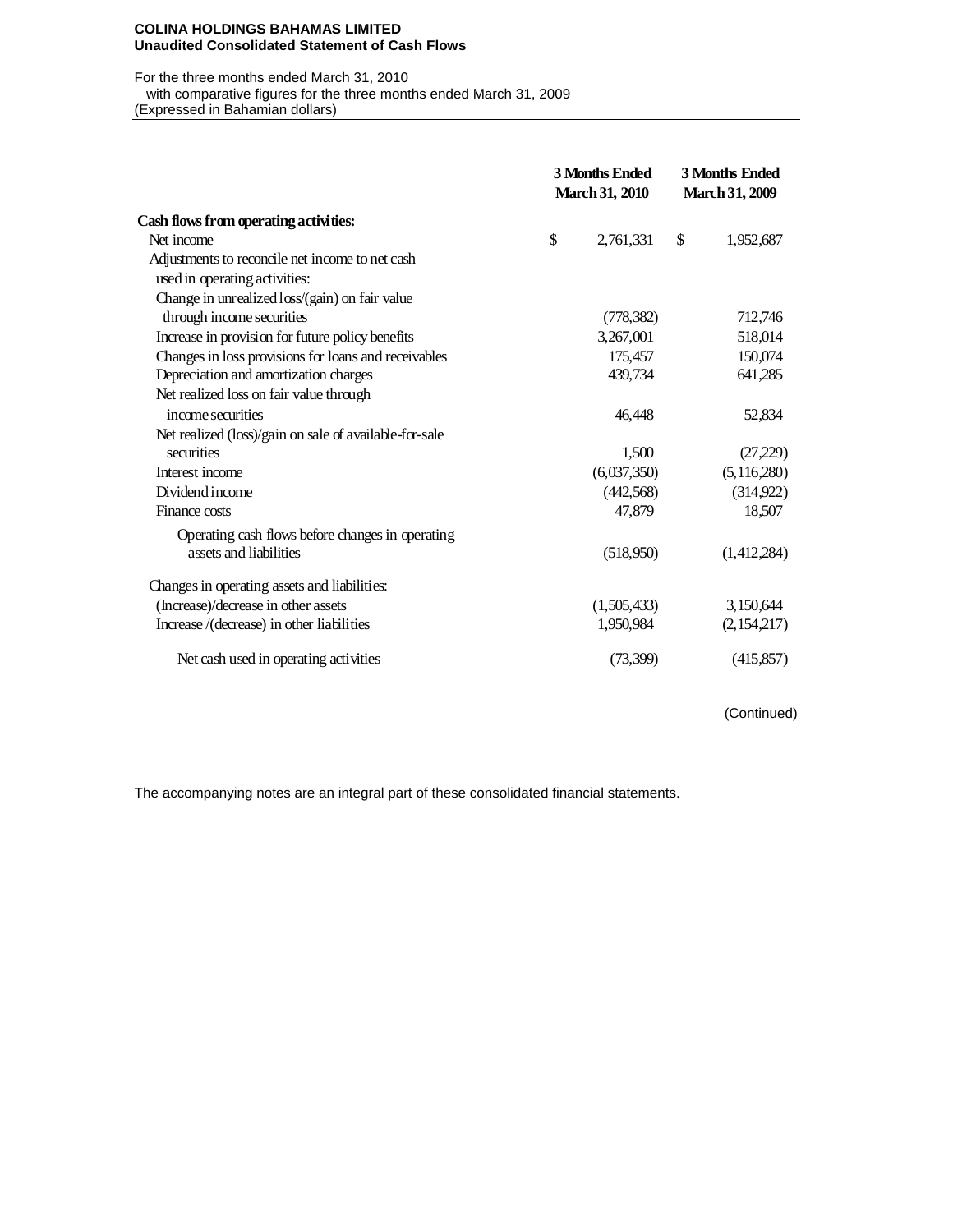#### **COLINA HOLDINGS BAHAMAS LIMITED Unaudited Consolidated Statement of Cash Flows**

# For the three months ended March 31, 2010 with comparative figures for the three months ended March 31, 2009

(Expressed in Bahamian dollars)

|                                                          | 3 Months Ended<br><b>March 31, 2010</b> | 3 Months Ended<br><b>March 31, 2009</b> |
|----------------------------------------------------------|-----------------------------------------|-----------------------------------------|
| Cash flows from investing activities:                    |                                         |                                         |
| Increase in term deposits with original maturities       |                                         |                                         |
| greater than 90 days                                     | (3,718,364)                             | (4,884,232)                             |
| Decrease/(increase) in restricted cash                   | 395,154                                 | (514)                                   |
| Fair value through income securities purchased           | (4, 171, 224)                           | (3,998,785)                             |
| Proceeds on disposal of fair value through income        |                                         |                                         |
| securities                                               | 1,769,266                               | 1,400,966                               |
| Available-for-sale securities purchased                  | (421, 417)                              | (11,281,760)                            |
| Proceeds on disposal of available-for-sale securities    | 977,085                                 | 11,860,937                              |
| Decrease in loans to policyholders                       | 225,329                                 | 3,241,708                               |
| Net decrease in mortgage and commercial loans            | 1,160,152                               | 958,883                                 |
| Interest received                                        | 5,992,382                               | 5,569,339                               |
| Dividends received                                       | 442,568                                 | 314,922                                 |
| Additions to property and equipment                      | (171, 328)                              | (615, 416)                              |
| Net cash provided by investing activities                | 2,479,603                               | 2,566,048                               |
| Cash flows used in financing activities:                 |                                         |                                         |
| Sale of preference shares                                | 1,130,000                               |                                         |
| Distributions by subsidiaries                            | (115,350)                               |                                         |
| Interest paid on guaranteed investment & other contracts | (2,238)                                 | (5,847)                                 |
| Payment of bank loan interest                            | (45, 641)                               | (12,660)                                |
| Dividends paid to preference shareholders                | (363, 183)                              | (362,500)                               |
| Repayment of bank loan principal                         | (2,903,756)                             | (347, 193)                              |
| Net cash used in financing activities                    | (2,300,168)                             | (728,200)                               |
| Net increase in cash and cash equivalents                | 106,036                                 | 1,421,991                               |
| Cash and cash equivalents, beginning of period           | 20,510,737                              | 19,904,768                              |
| Cash and cash equivalents, end of period (Note 3)        | 20,616,773<br>\$                        | 21,326,759<br>\$                        |

(Concluded)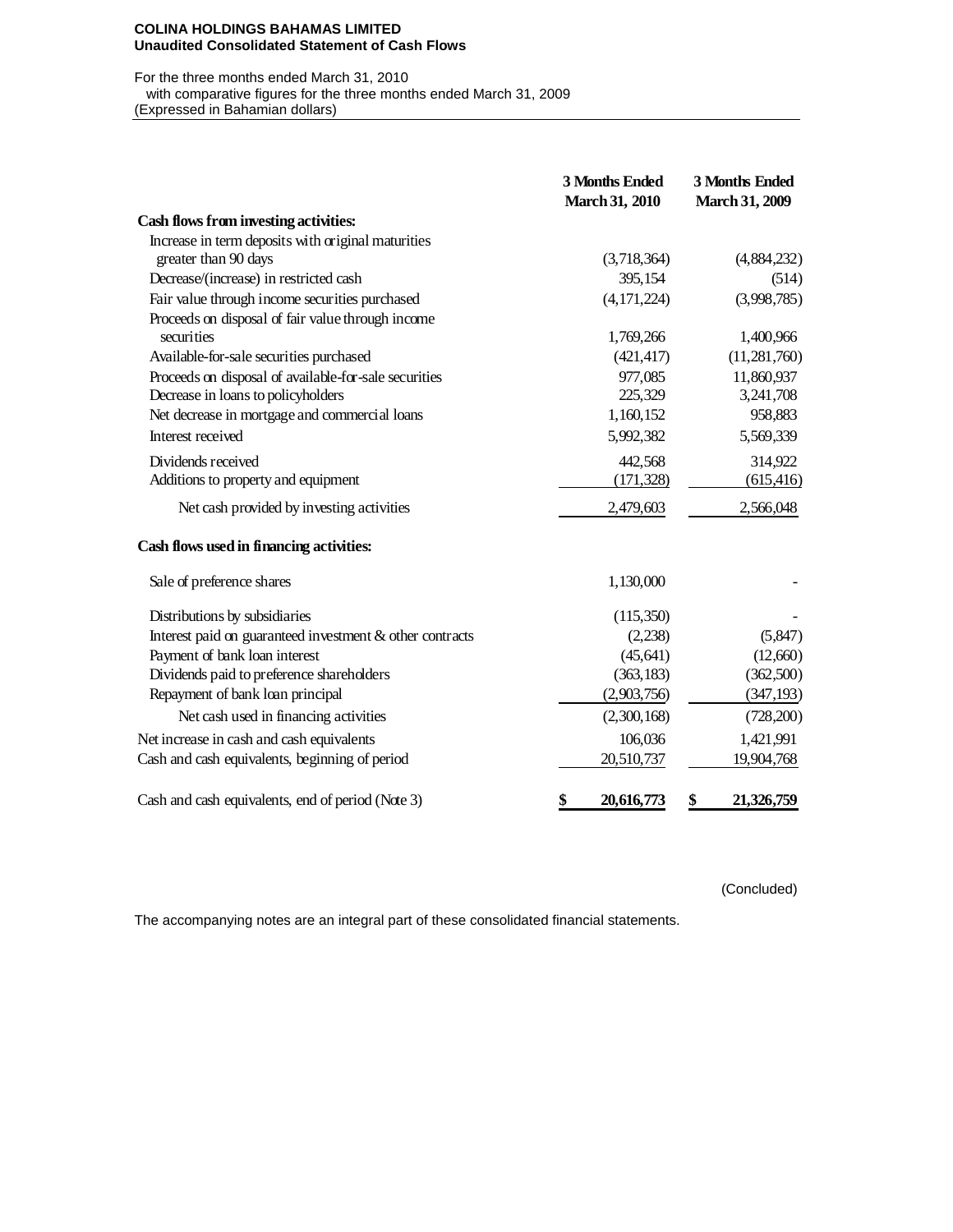For the period ended March 31, 2010 (Expressed in Bahamian dollars)

# **1. General Information**

Colina Holdings Bahamas Limited ("the Company") was incorporated under the laws of the Commonwealth of The Bahamas on July 6, 1993.

The Company acts principally as the holding company of Colina Insurance Limited ("Colina"), a wholly-owned life and health insurer incorporated and registered to operate as a life and health insurer in The Bahamas, The Cayman Islands, The Turks and Caicos Islands, and the United States of America.

The ordinary shares of the Company are listed on the Bahamas International Securities Exchange. At March 31, 2010, approximately 58.1% of the Company's issued ordinary shares were owned by A.F. Holdings Ltd. and 41.9% by the Bahamian public.

The registered office of the Company is located at St. Andrew's Court, Frederick Street Steps, P.O. Box N-4805, Nassau, The Bahamas and its principal place of business is located at 308 East Bay Street, P.O. Box N-3013, Nassau, The Bahamas.

# **2. Significant Accounting Policies**

The consolidated financial statements have been prepared in accordance with International Financial Reporting Standards ("IFRS") for interim financial information. Accordingly, they do not include all of the information and footnotes required by IFRS for complete financial statements. In the opinion of management, these unaudited condensed consolidated financial statements reflect all adjustments (consisting of normal recurring accruals) considered necessary for a fair presentation of the Company's financial position and results of operations as at the end of and for the periods presented. All significant intercompany accounts and transactions have been eliminated from these statements. The preparation of unaudited condensed consolidated financial statements in conformity with IFRS requires management to make estimates and assumptions that affect the reported amounts of assets and liabilities and disclosure of contingent assets and liabilities at the date of the financial statements and the reported amounts of revenues and expenses during the reporting period. Actual results could differ from these estimates.

# **3. Cash and Cash Equivalents**

For the purposes of the consolidated statement of cash flows, cash and cash equivalents are comprised of the following:

| Term deposits                                                      | March 31,<br>2010 |                              |    | March 31,<br>2009          |  |  |
|--------------------------------------------------------------------|-------------------|------------------------------|----|----------------------------|--|--|
|                                                                    | \$                | 18,359,286                   | \$ | 20,030,325                 |  |  |
| Less: Deposits with original maturities of<br>greater than 90 days |                   | (7,239,156)                  |    | (11,264,526)               |  |  |
| Short-term deposits<br>Cash and demand balances                    |                   | $11.120.130 -$<br>11,653,516 |    | 8,765,799<br>14,441,954    |  |  |
| Less: Restricted cash balances<br>Less: Bank overdraft             |                   | (350, 472)<br>(1,806,401)    |    | (744,494)<br>(1, 136, 500) |  |  |
| Total cash and cash equivalents                                    | \$                | 20,616,773                   | \$ | 21,326,759                 |  |  |